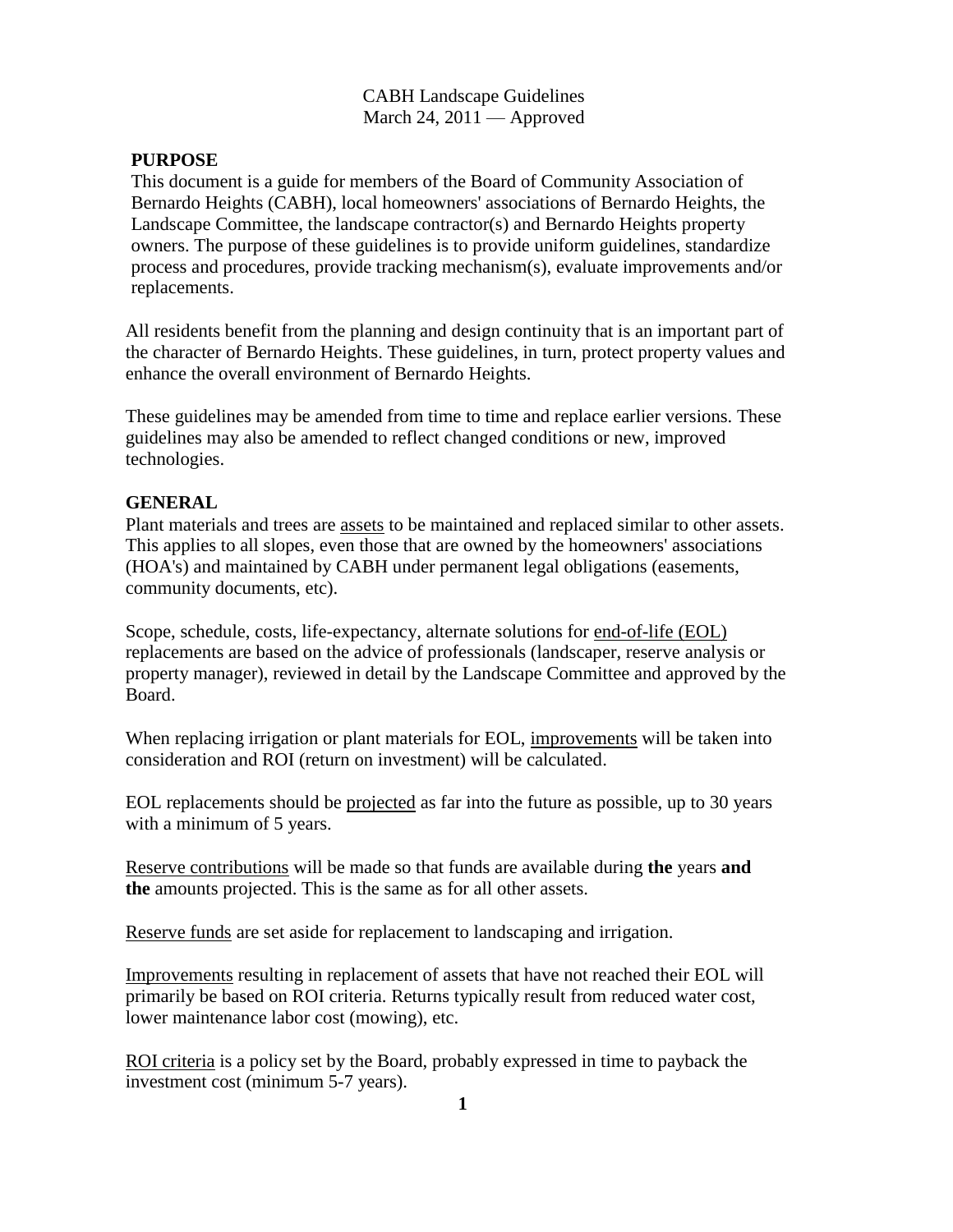These improvements, non-EOL projects (turf replacement, controller additions, etc.), need to be defined as far enough in advance to allow time to identify fund sources; such as, operations surplus, redefining reserve items, additional assessments, etc.

Living, healthy plant material and trees will not be removed for aesthetic purposes without specific, written approval from the CABH Board. The Landscape Committee will seek the professional recommendation of landscaper or arborist.

Rebates/grants (i.e. San Diego County Water Authority, etc.) At time of project, landscape contractor to research and advise Landscape Committee of availability of rebates and/or grants.

### **BOUNDARIES**

CABH maintains to irrigation line.

#### **FIRE/BRUSH MANAGEMENT**

General Manger will request an annual walk through (April/May timeframe) with the San Diego Fire Marshal. Action items and areas of improvement identified by SD Fire Marshall will be implemented in a timely manner. Annual reminder to homeowners will be sent via newsletter.

#### **IRRIGATION**

Landscape Committee should send an annual reminder stating that homeowners that notice a leaking sprinkler are requested to notify CABH. Immediate notification of the location, allows the landscape contractor to take action and keep water costs down.

Landscape contractor is to develop a proposed irrigation system replacement, factoring in ROI and options for replacement.

## **HOMEOWNER/VENDOR DAMAGE**

Any damage to CABH property (i.e. trimming, removal) will be brought to the attention of the CABH Board for possible action.

#### **LANDSCAPE MEETING**

Landscape maintenance contractor to attend monthly Landscape Committee meeting held on the second Thursday of the month, starting at 9:00 am and the CABH Board meeting held on the fourth Thursday of the month, starting at 6 pm.

### **LANDSCAPE PLAN**

Landscape maintenance contractor is to develop a long-range 5/10 year (preferrably longer), overall plan to include replacement to Community Center, Lucido Park, irrigation system, parkways/medians and slopes by June 15, 2011 with a prioritization schedule and suggested plant pallet. At time of renovation, tree removal/replacements will be considered. Board is to budget spending for the plan from reserves by August 25, 2011. This plan replaces the "black binder" landscape slope refurbishment plan implemented by LandGraphics starting in 2008.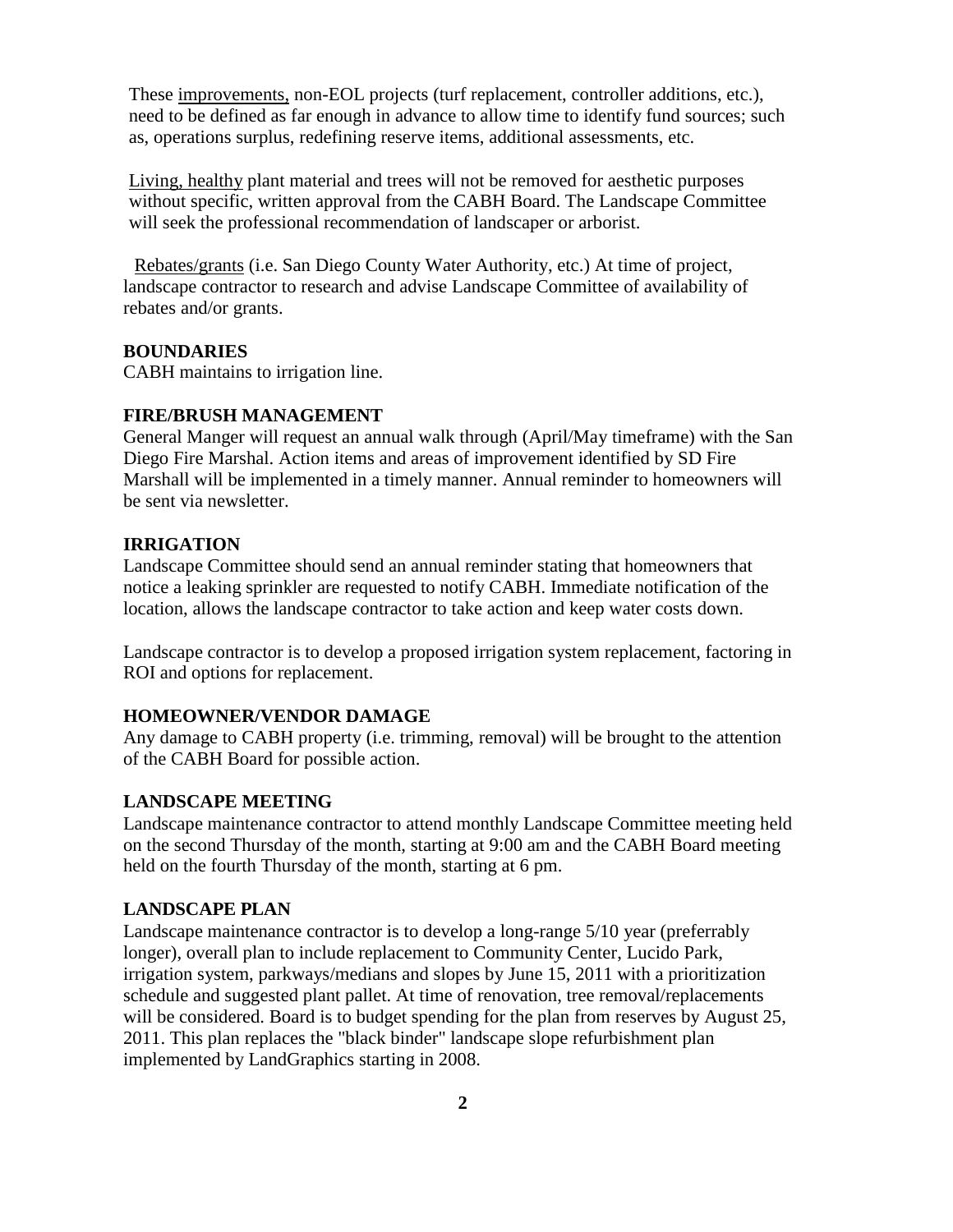# **LANDSCAPE REQUEST FOR ROUTINE/EMERGENCY WORK — (Janet & O'Connell)**

All requests and complaints will be directed to the Landscape Committee for recommendation prior to Board taking action.

General Manager and landscape contractor is to develop and implement a call log/workorder system (electronic email or manual paper) for reporting and tracking of all homeowner routine/emergency requests. A written, monthly report is to be provided to both CASH Board and Landscape Committee with status of completion (open/closed). In addition, tracking by area of concern (irrigation, trees, views, extras) will be provided.

## **LANDSCAPE REQUEST FOR OUT-OF-SCOPE WORK**

In general, CABH does not do extra work. Request(s) for additional work will be considered on a case-by-case basis. Homeovmer(s) requesting additional work (i.e. removal of trees/plant material for views, pruning of trees prior to schedule, addition of berms or swales) are to be submitted utilizing the "Homeowner Landscape Request Form" (Attachment A) for review and consent of the local HOA prior to submitting the request to CABH.

CABH assumes no responsibility for the costs associated with the additional work (i.e. removal, tree/plant replacement, irrigation system change, and city permits, if applicable). The contract for landscape maintenance is with CABH, not the homeowner/local association. When additional costs are to be incurred, costs are to be pre-paid to CABH prior to start of work. CABH landscape contractor has first right of refusal for work to be performed.

If removing trees/plant material, homeowner may be required to utilize replacement tree/plant materials from suggested, approved lists (landscape contractor to develop). Replacement tree/plant material and changes to location must be pre-approved by both CABH Board and local HOA prior to start of work.

### **PLANT PALLET**

Plant pallets evolve over time. Landscape contractor is to provide a current list of suggested trees and plant materials utilizing the book "Landscape Plants for California Gardens" by Bob Perry for drought tolerant, fire mitigation and non-invasive qualities that best provide a symbiotic relationship. Also needed are suggestions to deal with invasive plants. Annuals are not budgeted and will not be planted.

### **PLANNED RESIDENTIAL DEVELOPMENT (PRD)**

PRD's evolve to meet current standards.

### **RECONSTRUCTION WORK**

Associations that undergo reconstruction that affects CABH common area or CABH maintenance easements (i.e. plant pallet changes, irrigation changes) are required to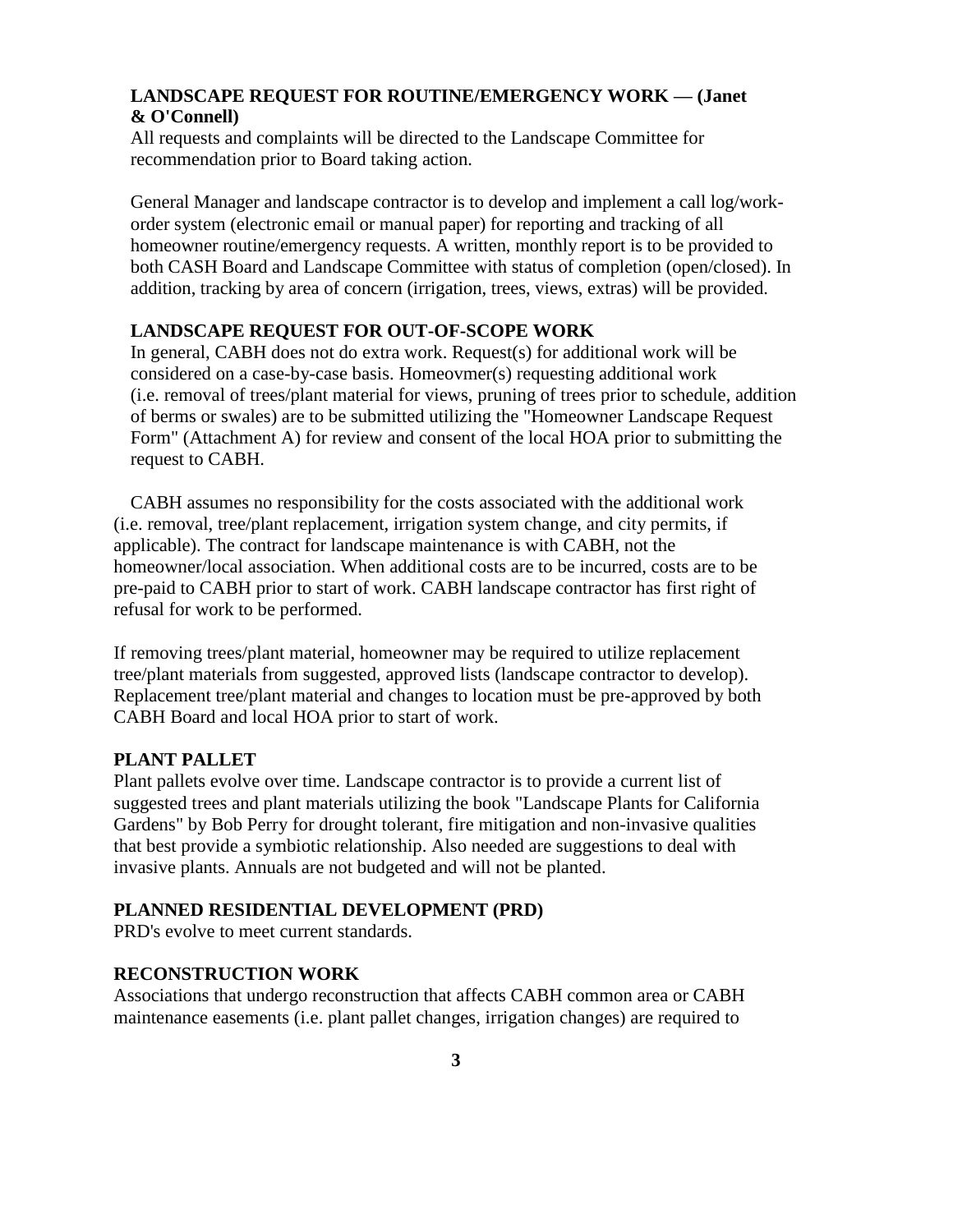submit plans to CABH Board for approval prior to proceeding with changes. City of San Diego may also require pre-approval for changes. Approval by City does not guarantee approval by CABH Board.

## **SLOPE AREA, GROUND COVER, SHRUBS and VINES**

Shrubs will be allowed to grow in their natural, established pattern. Shrubs may be pruned to meet local HOA's request for manicured standards with the approval of the CABH Board. Native slopes utilize less water/labor and are preferred. Whenever possible, landscape contractor to keep plantings at top and toe of slopes low to allow for efficient irrigation. Vines will be maintained in their intended form.

## **TREES**

All trees shall be maintained in their natural shapes. Trees will be maintained according to approved, current ANSI (American National Standards Institute) A300 Standards for pruning and will not be topped. Pruning of trees may be performed by one of two methods: **1)** all trees within a geographic location OR 2) frequency by species. CABH has elected to prune based on frequency by species. Landscape contractor to work with General Manager and develop the frequency schedule. In San Diego, trees may be pruned year round. In addition, off-peak (summer) pruning allows for cost savings and is to be incorporated whenever possible.

Trees that are causing damage and/or have the potential to cause damage will be dealt with on a case-by-case basis. No living, healthy tree shall be removed without specific, written approval from the CABH Board. Trees on City of San Diego easement require permits prior to removal. If needed to mitigate potential damage, trees will be rooted before removal. If rooting is not effective, then tree removal will be considered. Trees are not trimmed for view or to reduce leaf/needle droppings. At the direction of the SD Fire Department, CABH will remove for fire hazard. Trees removed by CABH will be replanted on an "as needed" basis. Landscape contractor is to develop suggested tree replacement list. Trees taller than 15' requiring removal will be handled on a case-bycase basis.

### **TURF**

Experts have advised that turf is greatest consumer of water. Based on ROI, turf conversions will be considered. Turf conversion for "strips of turf' do not require PRD changes. Median/parkway turf changes may/may not require PRD changes, in addition to having both a ROI investment and "people" factor. Turf replacement guidelines (mulch or other plant materials) will be needed. Setting of limits to size of mulch areas will need to be factored.

### **VIEWS**

While CABH is responsible for maintaining common area, this duty has not included an obligation to preserve views.

### **WALK THROUGHS**

Landscape maintenance contractor and CABH General Manager to perform monthly walk through. A member of the Landscape Committee on a rotating basis may attend.